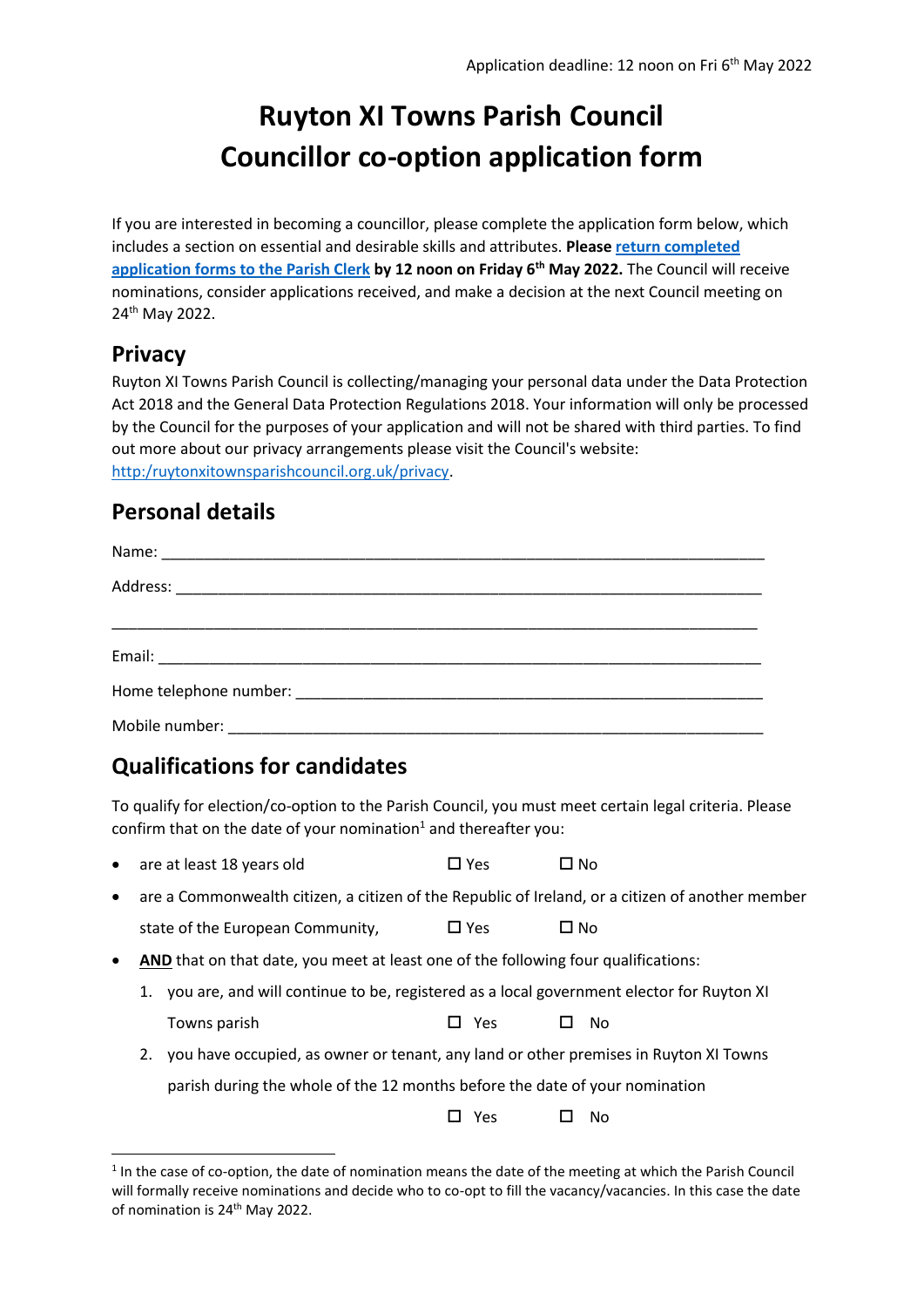- 3. your principal or only place of work during those 12 months has been in Ruyton XI Towns parish Yes  $\Box$  Yes  $\Box$  No
- 4. you have resided in Ruyton XI Towns parish or within 4.8km of it during the whole of those 12 months. Yes  $\Box$  Yes  $\Box$  No.

# **Disqualifications for candidates**

There are certain disqualifications for election, of which the main (see S.80 of the Local Government Act 1972) are:

- 1. holding a paid office under the parish council
- 2. bankruptcy
- 3. having been sentenced to a term of imprisonment (whether suspended or not) of not less than three months, without the option of a fine, during the five years preceding your election/co-option, **AND**
- 4. being disqualified under any enactment relating to corrupt/illegal practices.

# **Essential skills and attributes**

- Sound knowledge and understanding of local affairs and an interest in the local community.
- Ability and willingness to represent the council and the community.
- A commitment to champion the views of the community.
- Good interpersonal skills.
- Ability and willingness to work closely with other members, to be respectful of others' views, and maintain good relationships with all members and staff.
- To be prepared to undertake relevant training, as a minimum, Fundamentals of Councillors and Code of Conduct.
- Ability and willingness to attend evening meetings of the council, and potentially meetings of other local authorities and local bodies.
- Ability and willingness to work with council partners e.g. voluntary groups, other parish councils, and Shropshire Council.
- To be enthusiastic, to read information shared by staff and other members, and to participate fully in council matters.
- To communicate clearly and in a manner appropriate for the intended audience.
- To be flexible in your approach.

# **Desirable skills and attributes**

• Willingness to take on a special interest role within the council and be a point of contact for queries relating to that interest.